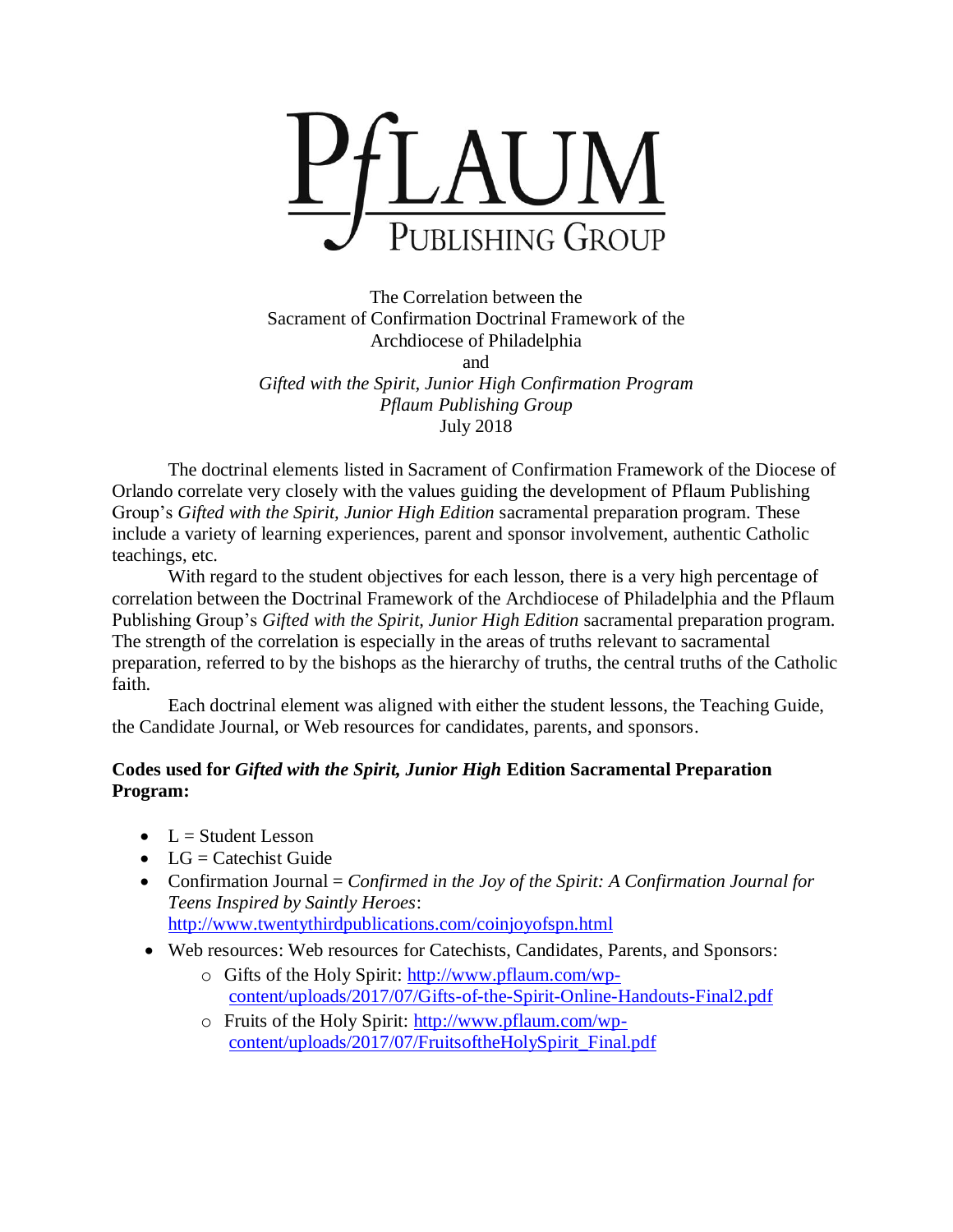| Trinity: Central mystery of the faith (CCC, no. 234) L4 p. 2; LG L4 p. 34<br>Ι.                                                           |  |
|-------------------------------------------------------------------------------------------------------------------------------------------|--|
| One God in Three Divine Person: Father, Son and Holy Spirit (CCC.<br>A.<br>Nos. 238-240) L4, p. 2                                         |  |
| B. First Person of the Trinity: God, the Father (CCC, 199-227) L2 p. 8, L3<br>p. 2                                                        |  |
| 1. Humankind's desire for God (CCC, nos. 27-30) LG L2 p. 16                                                                               |  |
| God's loving plan for salvation (CCC, nos. 51-64) L4 p. 2<br>2.                                                                           |  |
| C. Second Person of the Trinity: God the Son (CCC, 430-455) L4 p. 2,<br>L5, p. 2                                                          |  |
| 1. "Jesus" means God saves (CCC, no. 430) L5, p. 7                                                                                        |  |
| 2. Jesus' relationship with the Father (CCC, 583, 2779-2785) L3 pp.<br>4, 5, L4 p. 2; LG L4 p. 34                                         |  |
| 3. The New Law: Fulfillment of the Old Testament                                                                                          |  |
| (CCC, 1965-1972) L2 p. 3                                                                                                                  |  |
| 4. Paschal Mystery (CCC, 1084-1090; 1113-1130) L4                                                                                         |  |
| p.1                                                                                                                                       |  |
| 5. Call to Discipleship (CCC, 425-429) L1 p. 2, L7 p. 5, L8 p. 3                                                                          |  |
| Beatitudes (CCC, 1716-1724) L2 p. 5<br>a.                                                                                                 |  |
| Works of Mercy (CCC, 2443-2449) L4 p. 5-6<br>а.                                                                                           |  |
| Great Commission (CCC, 2) L1 p. 4<br>b.                                                                                                   |  |
| Promise of the Holy Spirit (CCC, 1287) L1 p. 4<br>C.                                                                                      |  |
| D. Third Person of the Holy Trinity, the Holy Spirit (CCC, nos. 687-741) L4<br>pp. 2, 3, 4                                                |  |
| 1. Consubstantial with the Father and Son (CCC, no.                                                                                       |  |
| 689) L4 p. 3                                                                                                                              |  |
| 2. Name (CCC, no. 691) - Holy Spirit L1 p. 4                                                                                              |  |
| 3. Titles (CCC, nos. 692-693) L1 p. 4, L4 p. 7,                                                                                           |  |
| Symbols of the Holy Spirit (CCC, nos. 694-701) L4<br>4.<br>pp. 3-4                                                                        |  |
| The Church: (CCC, nos. 1748-<br>Ш.                                                                                                        |  |
| Established by Jesus Christ (CCC, no. 748) L1 p. 4<br>А.                                                                                  |  |
| Descent of the Holy Spirit (CCC, no. 1287)<br>В.                                                                                          |  |
| Feast of Pentecost L1 p. 4, L4 pp. 3, 4<br>1.                                                                                             |  |
| 2. Birth of Church L4 p. 3                                                                                                                |  |
| Body of Christ (CCC, nos. 787-796) L1 p. 5, L2 p. 6, L6 p. 3, L7 p. 2,<br>C.                                                              |  |
| Temple of the Holy Spirit (CCC, nos. 797-801) L4 p. 3,<br>D.                                                                              |  |
| Marks of the Church (CCC, nos. 811-855) L1 p. 5<br>Е.                                                                                     |  |
| Apostles Creed (CCC, Part I, Profession of Faith, Credo) L2 p. 3 L7<br>F.<br>p. 4 [Renewal of Baptismal Promises; Profession of<br>Faith] |  |
| G. Communion of Saints (CCC, nos. 946-959) L2 p. 6, L8 p. 4                                                                               |  |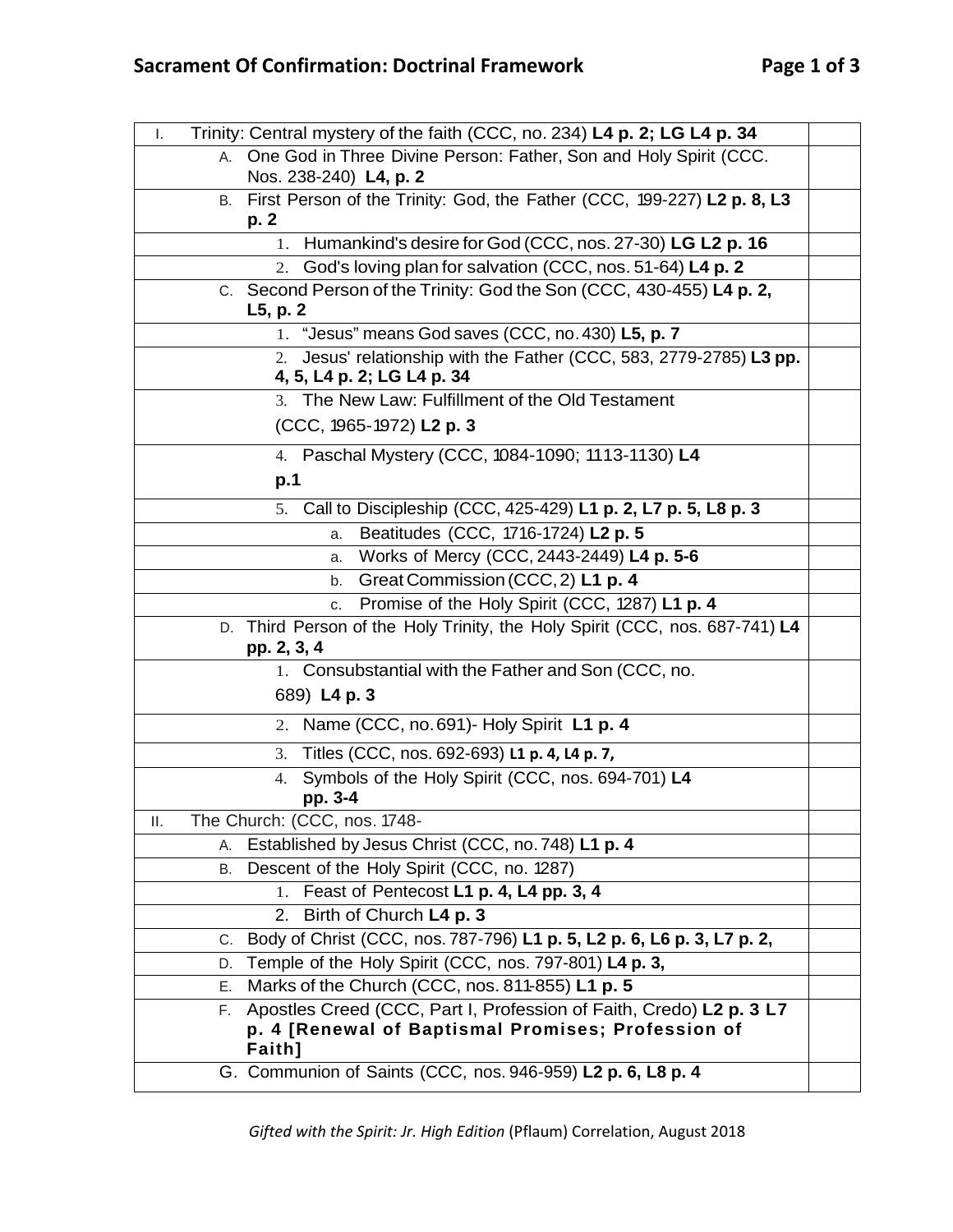| 1. Three States: Church on earth or militant, Church being                                                                   |  |
|------------------------------------------------------------------------------------------------------------------------------|--|
| purified or suffering, and Church in heaven or triumphant.                                                                   |  |
| (CCC, no. 954) L1 pp. 4, 5                                                                                                   |  |
| Seven Sacraments of the Church (CCC, no. 1210-1211) L1 p. 4,<br>Η.                                                           |  |
| Grace: Participation in the Trinitarian life (CCC, nos. 987-2005) L1<br>Ι.                                                   |  |
| p. 4, L3 p. 2                                                                                                                |  |
| Sin: Definition (CCC, nos. 1854-1869) L5 p. 6<br>J.                                                                          |  |
| Sacraments of Initiation: Baptism, Confirmation, Eucharist (CCC,<br>Κ.<br>no.1212) L1 pp. 2-3                                |  |
| <b>Virtues</b><br>L.                                                                                                         |  |
| 1. Theological: Faith, Hope and Charity (CCC, nos. 1812-1829)<br>L2 p. 6,                                                    |  |
| 2. Cardinal: Justice, Prudence, Fortitude and Temperance (CCC,<br>nos. 11804-1811) L5 p. 4                                   |  |
| Four Last Things: Death, Judgement, Heaven, Hell (CCC, nos. 1020-<br>М.<br>1050) L1 p. 5, L3 p. 2, L4 p. 2, L5 p. 6, L7 p. 2 |  |
| Precepts of the Church (CCC, nos. 2041-2043) L2 p. 6<br>N.                                                                   |  |
| Introduction to the Sacrament of Confirmation (CCC, no.1285) L1 pp. 2, 3, 4<br>III.                                          |  |
| Old Testament Foreshadowing L5 p. 2<br>А.                                                                                    |  |
| Spirit of God (CCC, nos. 707-716) L5 p. 2<br>1.                                                                              |  |
| Anointing (CCC, no. 1293) L1 p. 3, L7 pp. 2, 4, 5<br>2.                                                                      |  |
| Church (CCC, nos.760-762) L1 p. 2, L2 p. 3, L6 p. 3, L6 p. 7<br>3.                                                           |  |
| B. Relationship to Baptism (CCC, no. 1285) L7 p. 4                                                                           |  |
| Rite of Confirmation (CCC, nos. 1293-1301; cf. Order of Confirmation-<br>C.<br>2016 revision) L6 p. 4, L7 pp. 4, 6           |  |
| Minister: the Bishop is the ordinary minister L7 p. 3<br>1.                                                                  |  |
| Presentation of Candidates L7 p. 3<br>2.                                                                                     |  |
| Renewal of Baptismal Promises L7 p. 4<br>3.                                                                                  |  |
| 4. Laying of Hands L7 p. 4                                                                                                   |  |
| Matter: Anointing with sacred chrism on forehead (cf. CCC, nos.<br>5.<br>1289, 1291) L7 pp. 2, 4, 5                          |  |
| a. Role of the Sponsor (cf. Code of Canon Law, 892-893) L4 p.<br>8                                                           |  |
| Choosing of a Confirmation name L5 p. 8<br>b.                                                                                |  |
| Royal Priesthood (CCC, nos.783-786) L7 p. 5<br>C.                                                                            |  |
| Form: "Be sealed with the gift of the<br>6.                                                                                  |  |
| Holy Spirit." L7 p. 5                                                                                                        |  |
| Sign of Peace L7 p. 4<br>7.                                                                                                  |  |
| D. Effects L7 p. 4                                                                                                           |  |
| Completes and deepens the grace of Baptism (CCC, nos. 1302-<br>1.<br>1305) L7 p. 4                                           |  |